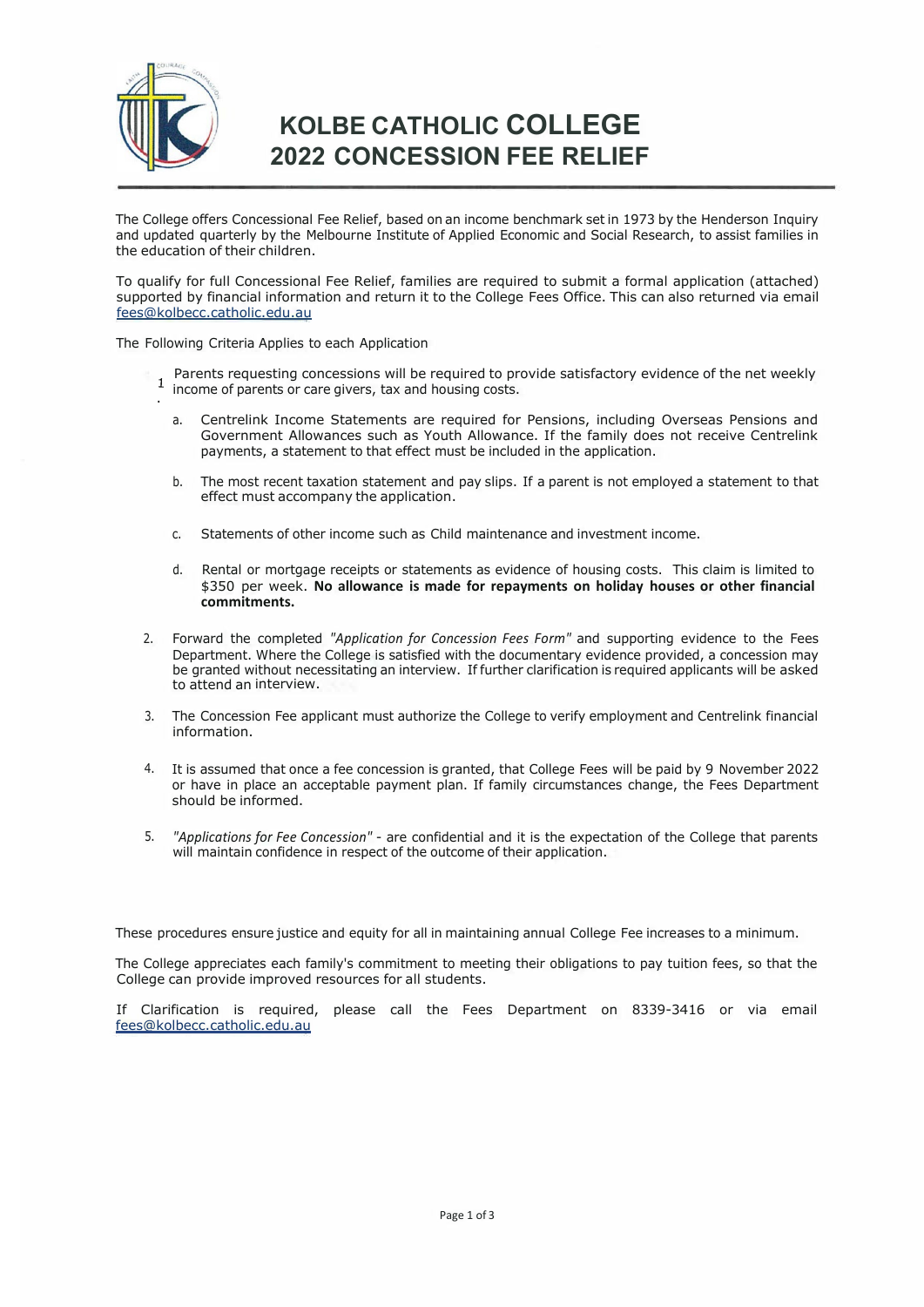

#### **APPLICATION FOR 2022 FEE RELIEF**

|                                                                                                                                                              | Y                                                                                                                                                                                                                              |                  |    |          |  |  |  |
|--------------------------------------------------------------------------------------------------------------------------------------------------------------|--------------------------------------------------------------------------------------------------------------------------------------------------------------------------------------------------------------------------------|------------------|----|----------|--|--|--|
| ACCOUNT CODE (According to your Statement)                                                                                                                   |                                                                                                                                                                                                                                |                  |    |          |  |  |  |
|                                                                                                                                                              | FAMILY NAME. The contract of the contract of the contract of the contract of the contract of the contract of the contract of the contract of the contract of the contract of the contract of the contract of the contract of t |                  |    |          |  |  |  |
|                                                                                                                                                              | FAMILY ADDRESS. The contract of the contract of the contract of the contract of the contract of the contract of the contract of the contract of the contract of the contract of the contract of the contract of the contract o |                  |    |          |  |  |  |
|                                                                                                                                                              |                                                                                                                                                                                                                                |                  |    |          |  |  |  |
|                                                                                                                                                              |                                                                                                                                                                                                                                |                  |    |          |  |  |  |
|                                                                                                                                                              |                                                                                                                                                                                                                                |                  |    |          |  |  |  |
|                                                                                                                                                              |                                                                                                                                                                                                                                |                  |    |          |  |  |  |
|                                                                                                                                                              | <b>DETAILS OF ALL DEPENDANTS:</b><br>{Note: Dependants include only those persons attending primary or secondary school or below school age)                                                                                   |                  |    |          |  |  |  |
| 1.                                                                                                                                                           |                                                                                                                                                                                                                                |                  |    |          |  |  |  |
| 2.                                                                                                                                                           | Name___________________________________AGE @_01/01/22________SCHOOL_____________________                                                                                                                                       |                  |    |          |  |  |  |
| 3.                                                                                                                                                           |                                                                                                                                                                                                                                |                  |    |          |  |  |  |
| 4.                                                                                                                                                           |                                                                                                                                                                                                                                |                  |    |          |  |  |  |
| 5.                                                                                                                                                           |                                                                                                                                                                                                                                |                  |    |          |  |  |  |
|                                                                                                                                                              | <b>WEEKLY INCOME TO HOUSEHOLD - PROOF REQUIRED FOR ALL ITEMS LISTED</b><br>(HOUSEHOLD INCOME INCLUDES CURRENT PARTNER/STEP PARENT INCOME)                                                                                      |                  |    |          |  |  |  |
|                                                                                                                                                              | Mother's/Partner's Income after Tax:                                                                                                                                                                                           | Attach Wage Slip | \$ | per week |  |  |  |
| Father's/Partner's Income after Tax:<br>If a parent is not in regular employment, a statement must be attached to the application to state that they are not |                                                                                                                                                                                                                                | Attach Wage Slip | \$ | per week |  |  |  |

If a parent is not in regular employment, a statement must be attached to the application to state that they are not employed. If self-employed a copy of their current Tax Assessment Notice.

## **Centrelink Payments:** Attach **CENTRELINK INCOME STATEMENT**

Includes Family A and B, Youth Allowance, Parenting Payments, Newstart, Disability and Carer, Partner Allowance, Rent Assistance. If the family does not receive Centrelink payments, a statement must be attached to the application to state that they do not receive Centrelink payments

**Other Income:** Please mark "NIL" if you do not receive any other income. Includes child maintenance, income from investments

Page **2** of 3 **Cost of Housing** - Rent or Loan Repayments: Attach Statement **Limited to \$350** Please mark "NIL" if you do not have any Housing Costs **NET DISPOSABLE INCOME:**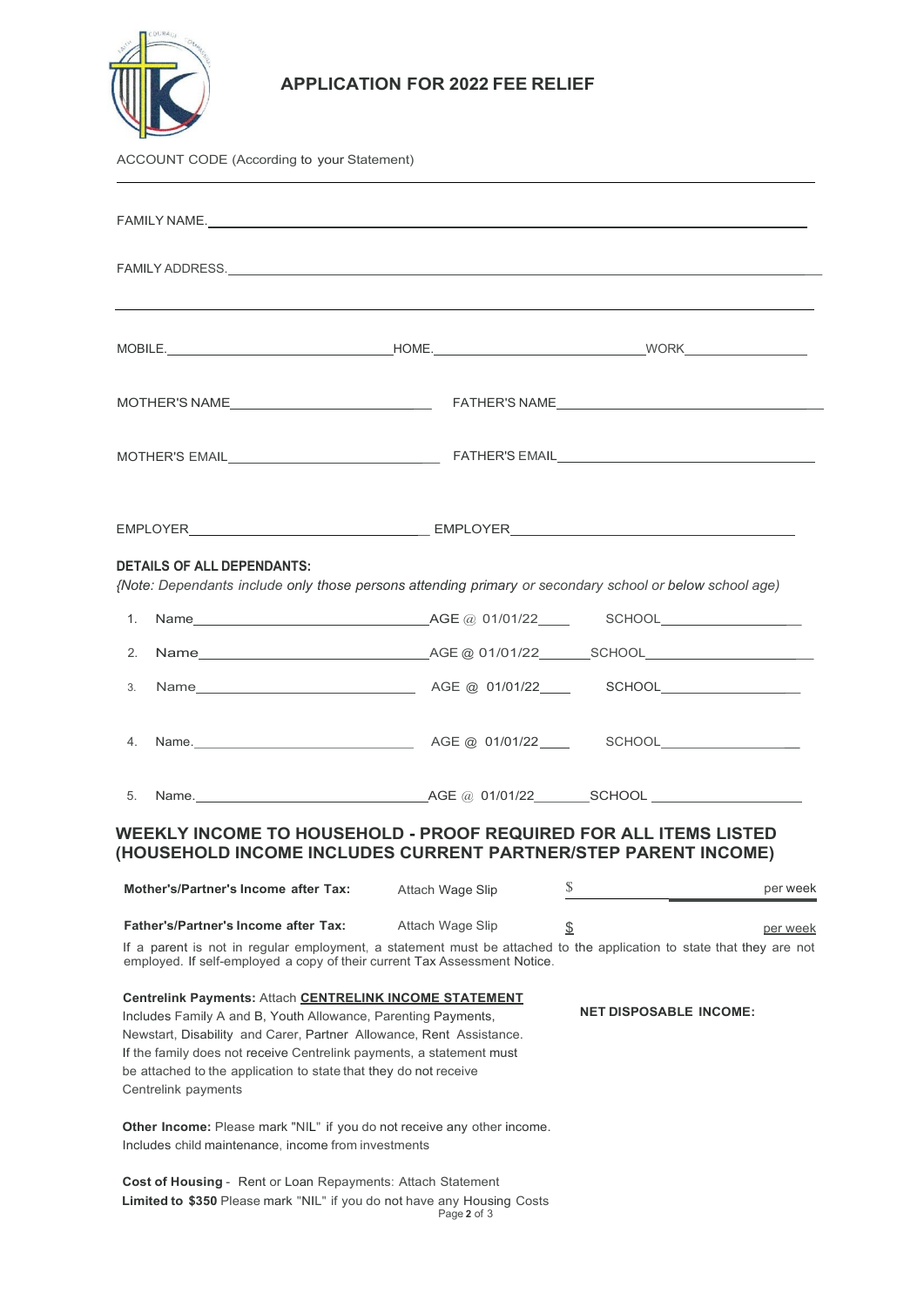| \$                                 | per week |
|------------------------------------|----------|
| Mother                             |          |
| \$                                 | per week |
| Father                             |          |
| \$                                 | per week |
| <b>Youth Allowance</b>             |          |
|                                    |          |
| $\mathbf{\underline{\mathcal{S}}}$ | per week |
|                                    |          |
|                                    |          |
| $\mathbf{\underline{\mathcal{S}}}$ | per week |
|                                    |          |
| S                                  |          |
|                                    | per week |